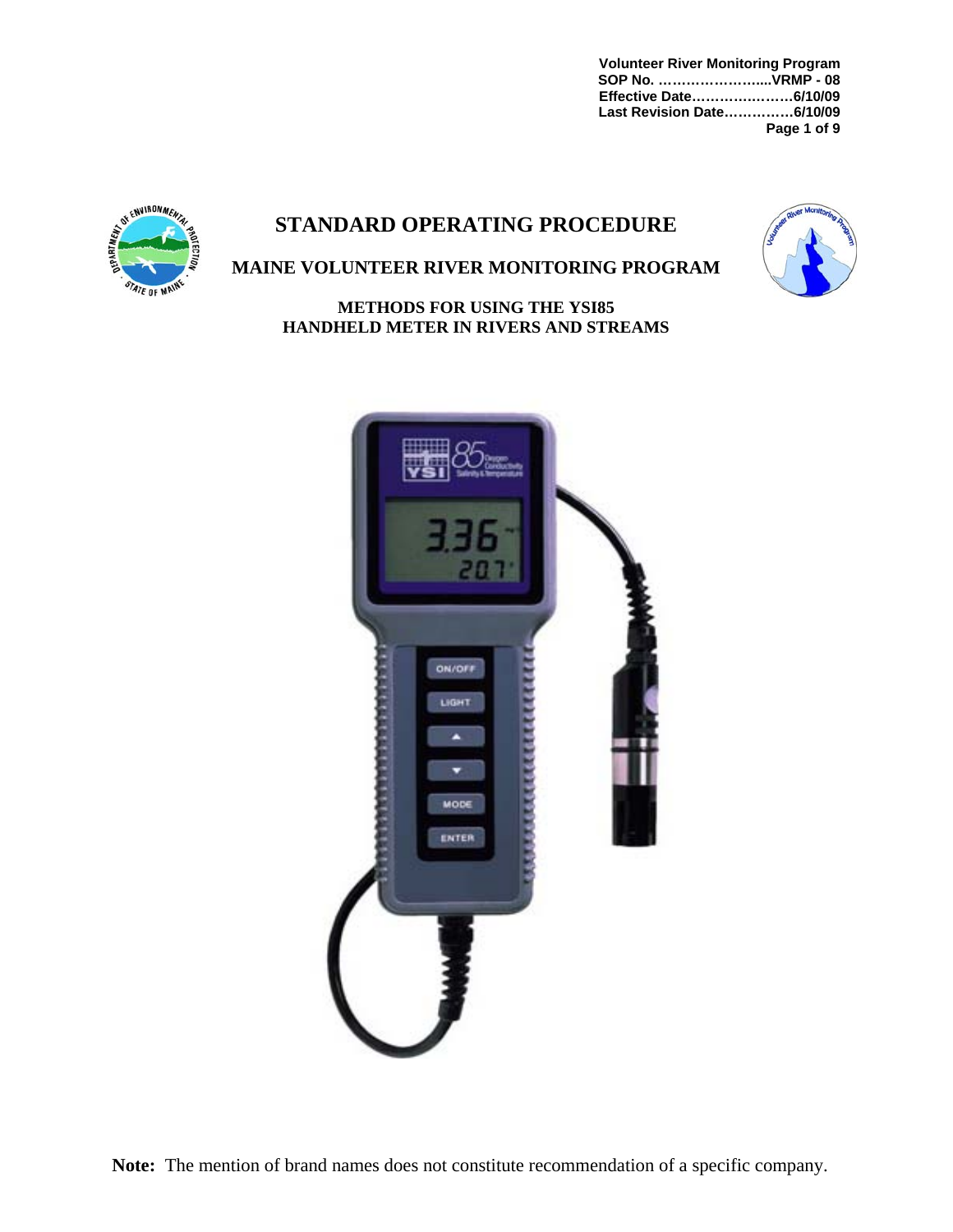

#### **Volunteer River Monitoring Program (VRMP)**

**Standard Operating Procedure Methods for using the YSI 85 Handheld Meter** 

Prepared by Lisa Vickers and Jeff Varricchione Maine Department of Environmental Protection Bureau of Land and Water Quality Division of Watershed Management 312 Canco Road, Portland, ME 04103

**1. Applicability**. This standard operating procedure (SOP) is used by the Volunteer River Monitoring Program (VRMP) of the Maine Department of Environmental Protection's Division of Watershed Management. It applies to the collection of dissolved oxygen (DO), temperature, specific conductance, and salinity from rivers and streams in Maine using the YSI 85 handheld meter.

**2. Purpose**. This purpose of this SOP is to provide standardized methods for volunteer groups to determine temperature, dissolved oxygen, specific conductance, and salinity of rivers and streams by volunteers as an instantaneous reading using the YSI 85 handheld meter.

#### **3. Definitions.**

- **A. YSI.** Yellow Springs International, manufacturer of water quality monitoring meters.
- **B. Specific Conductance.** A measure of the ability of a water solution to conduct an electrical current. Specific conductance is electrical conductivity (EC) that is being expressed in microsiemens per centimeter ( $\mu$ s/cm) at a normalized temperature of 25 °C. Specific conductance is related to the type and concentration of ions in solution and can be used for approximating the dissolved-solids content of the water. Commonly, the concentration of dissolved solids (in mg/L) is about 65% of the specific conductance (in microsiemens). (*Note*: This relation is not constant from stream to stream, and it may vary in the same stream with changes in the composition of the water.)
- **C. Probe.** Sensing device located at the end of a cable that is attached to the meter.
- **D. KCl solution.** Potassium Chloride solution used to fill the probe.
- **E. Calibration.** Set of procedures established by the manufacturer to ensure that the meter is operating properly; a critical quality assurance step in meter preparation prior to use.
- **F. Membrane**. A clear, transparent and paper-thin substance similar to cellophane on the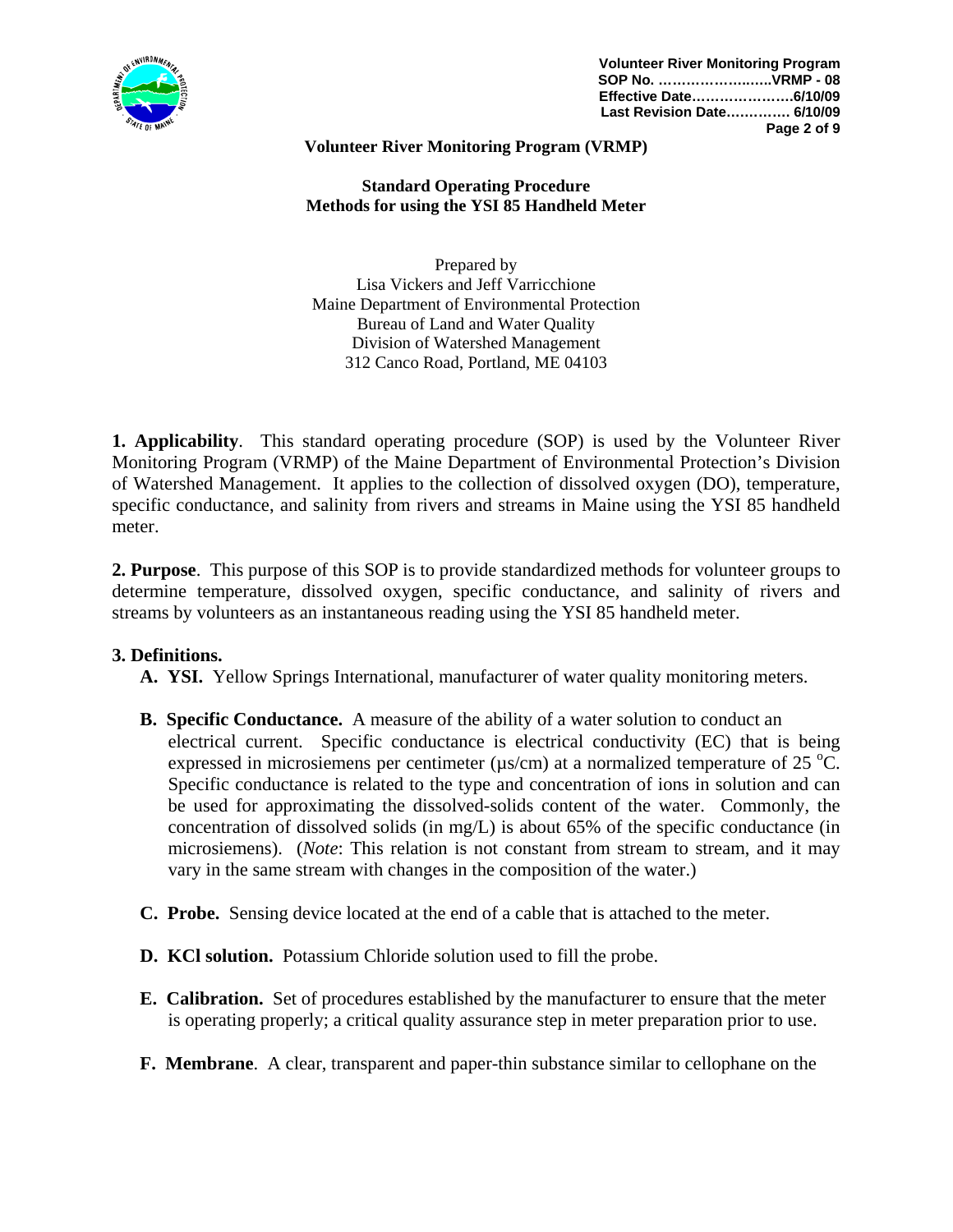

end of the probe. The membrane is permeable and allows gases such as oxygen to pass through into probe sensors while at the same time isolating most other undesirable substances.

**G. Jigging.** To move the probe under water using steady movements. Unless the probe is being held in swiftly flowing water, the probe shall be moved ("jigged") approximately 1 foot per second to overcome the inherent consumption of oxygen by the sensor.

## **4. Responsibilities.**

#### **A.** *Volunteer Monitors & Volunteer Groups*

- **Certification.** It is the responsibility of the individual obtaining this data to maintain current certification for the parameter(s) they collect if they wish their data to be entered into the VRMP database. Training will be provided to volunteers on an annual basis by VRMP/DEP staff, and certification will last for one year from the date of training.
- **Data Recording.** It is the responsibility of the individual obtaining this data to record the results and additional qualifying information on current field sheets obtained from their affiliated watershed association or through the VRMP program of the DEP.
- **Data Quality Checks and Data Submission.** The data manager for the volunteer group will collect and enter volunteer field sheet data onto the appropriate computer file, perform quality assurance checks (Refer to Section 5.10 of the Quality Assurance Program Plan), and submit data to the VRMP following protocols outlined in the volunteer group's latest sampling and analysis plan (SAP) that has been approved by the VRMP.

## **B.** *Volunteer River Monitoring Program (VRMP) Staff*

• **Oversight of Volunteer Groups and Volunteers.** VRMP staff will oversee volunteer groups and volunteers through a variety of ways including maintaining an up-to-date VRMP quality assurance program plan (QAPP); reviewing sampling and analysis plans (SAPs) of the volunteer groups; providing annual training/certification sessions for volunteers; conducting quality assurance checks on data submitted by volunteer groups and laboratories; and uploading data into the DEP's EGAD database. These tasks are described in greater detail in the VRMP's latest QAPP.

#### **5. Guidelines and procedures.**

## *A. YSI 85 Meter Preparation***.**

• **First time use.** Follow manufacturer's instructions for preparing meter for first time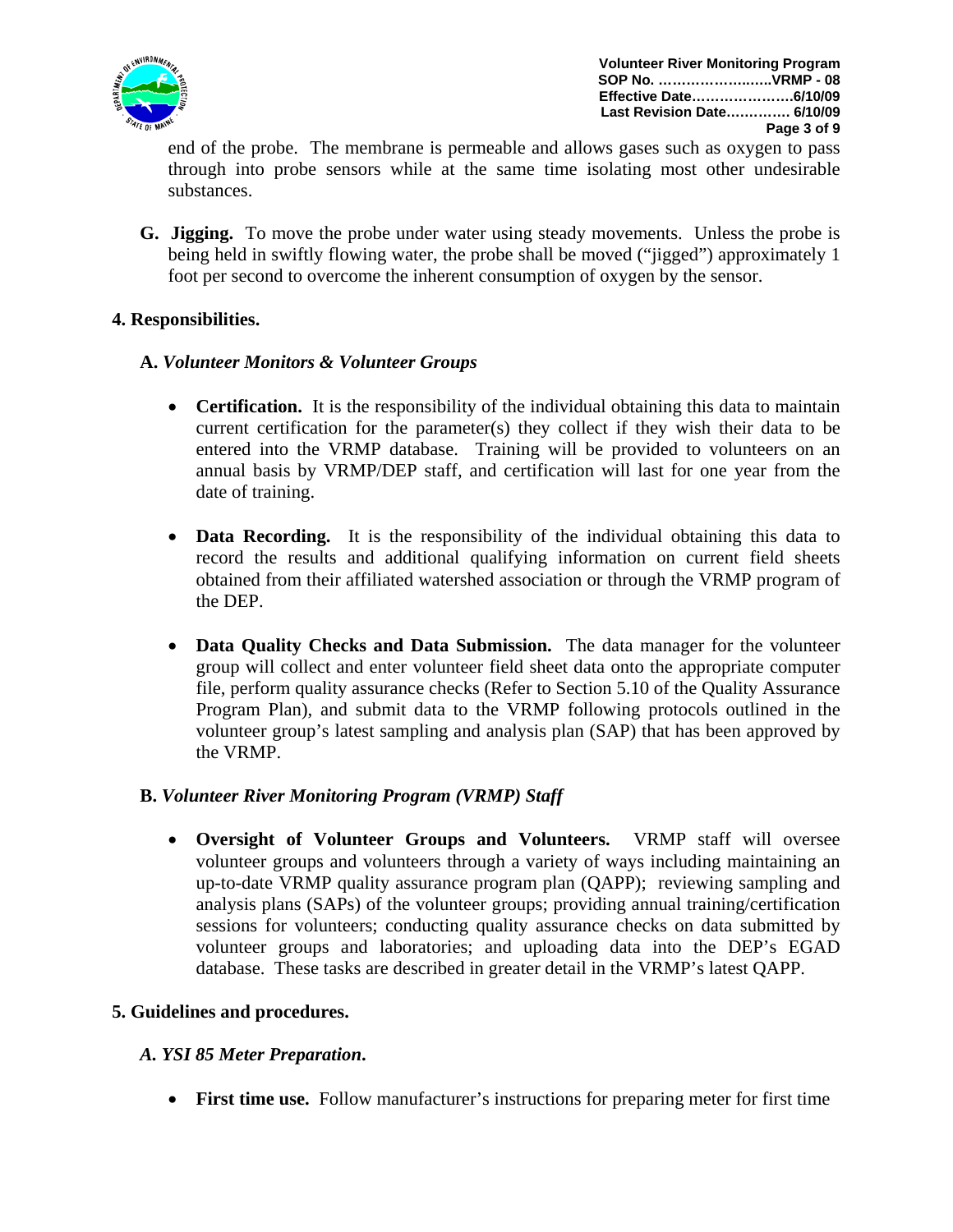

use. (Refer to Appendix A; Section 2 [Preparing the Meter] and Section 3 [Preparing the Probe]).

- **Beginning of field season.** Before each field season, volunteer monitoring groups shall conduct a full inspection of the meter. If membrane has been stored dry, follow manufacturer's instructions for first time use (see above). A new membrane cap and batteries shall be installed prior to the start of field sampling and additionally, as needed (refer to Appendix A; Section 3 [Preparing the Probe]). In addition, each meter "setup" should be equipped with the following items so that field repairs can be undertaken as necessary:
	- o Extra KCL fluid and membrane caps for probe
	- o Extra batteries
	- o Field data sheet
	- o Screwdriver for removing back of meter to replace batteries
	- o Distilled Water (to clean the conductivity cell)
	- o Pencil with eraser
- **Prior to field sampling.** Before each field sample collection, the volunteer should inspect the meter including an inspection of the condition of the probe membrane, membrane cap, and batteries.

 **(1)** Check the membrane cap for air bubbles and wrinkles. If bubbles or wrinkles are present, remove membrane, refill with KCL solution, and replace membrane cap.

 **(2)** Check to make sure drops of water are not clinging to the membrane. If drops are present, blow on membrane to gently remove droplets. Don't tap; these probes are very fragile. Replace probe into the calibration chamber on the side of the meter.

**(3)** Batteries should be checked for charge and/or expiration.

**(4)** Be familiar with the testing, inspection, maintenance, and calibration considerations described in sections 5.6 through 5.8 of the VRMP QAPP (MDEP, 2009).

**(5)** Power on the meter and allow sufficient warm-up time (20 min) prior to initial use for the day.

- **Specific Conductance Calibration.** If collecting specific conductance readings, users should conduct a system calibration check according to manufacturer's instructions and make adjustments at the annual VRMP volunteer and equipment certification workshop, with the assistance of VRMP staff. (Refer to Appendix A; Section 5 [Calibration].)
- **Dissolved Oxygen Calibration.** If collecting dissolved oxygen measurements, the YSI 85 meter shall be calibrated each time the unit is turned on. Meters shall be calibrated to a 100% water-saturated air environment (for instructions, refer to Appendix A, Section 5 [Calibration]).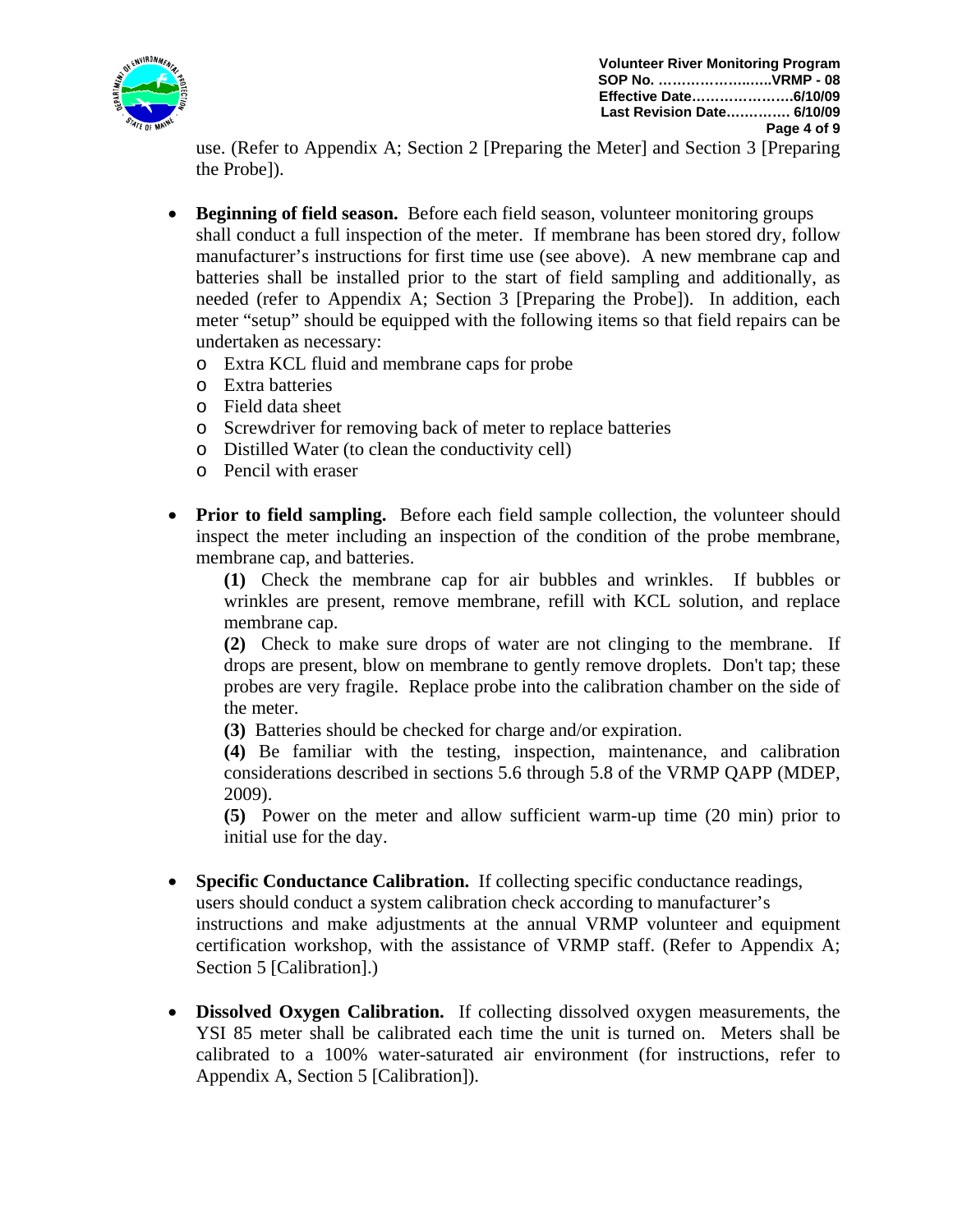

• **Dissolved Oxygen Check Against "Zero Dissolved Oxygen" Standard.** Volunteers shall check their DO meter using zero oxygen solution *at least once a month*, typically at the beginning of the month. The zero oxygen solution can be obtained from VRMP/DEP staff as needed. Volunteers shall record the dissolved oxygen value they measure with their meter in the appropriate blank on the field data sheet. (See section 5-B of this SOP for instructions on how to make measurements with the YSI 85 meter.)

## *B***.** *Dissolved Oxygen/Temperature/Specific Conductance/Salinity Measurements.*

- **Sampling Period and Site Location.** Sampling period and site location information will be documented in the volunteer groups' SAPs (that require approval by the VRMP) which are submitted by the volunteer groups prior to any sampling. (Detailed information regarding how volunteer groups are to obtain and document site location information can be found in VRMP SOP-02 [Documenting Site Location].)
- **Sample Timing.** Dissolved oxygen data collected between dawn and 8 am are important for assessment of attainment of DO criteria within Maine's Water Quality Standards. But, except as naturally occurs, DO concentrations below the applicable DO criteria at any time of day signal non-attainment. If there are no DO concentrations below the criteria after 8 am, then data between dawn and 8 am must be collected to assess attainment of the criteria.
- **Familiarize Yourself With the Meter.** Familiarize yourself with the basic operation, keypad, and readouts of the meter (Appendix A; Section 1 [Introduction] and Section 4 [Overview of Operation].
- **General Sampling Protocol.** 
	- o Record site location on data sheet.
	- o Remove probe from calibration chamber.
	- o Submerge probe in the water at the site where you are monitoring, as described in your group's approved SAP.
	- o For any parameter (DO, specific conductance, temperature, salinity), allow the reading to stabilize (at least 15 seconds) before recording the value on the field sheet.
	- o Follow the instructions below measuring specific parameters.
	- o The meter should remain turned on between stations, unless time between samplings exceeds 30-60 minutes. If meter is turned off, the field probe should be stored inside the calibration chamber during transport, sufficient time (20 min) should be allowed for warm-up, and the meter should be recalibrated.
- **Dissolved Oxygen Measurements.** 
	- **(1)** Review and follow the instructions for making DO measurements in Section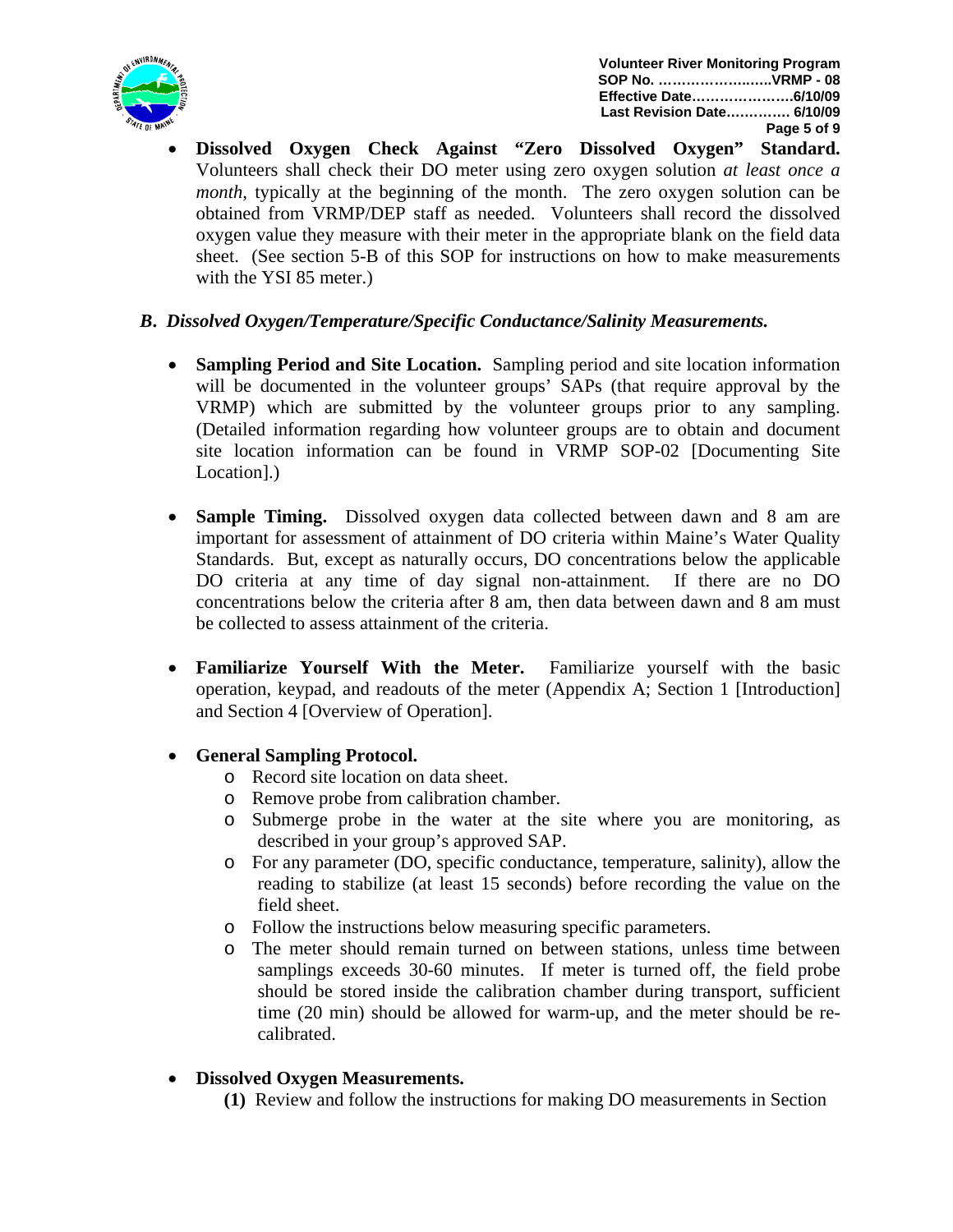

7 [Making Measurements] (Appendix A). Make sure units are taken in mg/L (or ppm).

**(2)** *Note of caution:* Unless the probe is equipped with a stirrer, jigging of the probe is extremely important for obtaining accurate dissolved oxygen readings, unless you have placed the probe in a swiftly-moving section of stream or river. (The probe is dependent on the amount of oxygen that passes across the membrane, and the probe actually consumes oxygen as it is making measurements.) An up-and-down motion (jigging) creating movement of 1 foot per second is recommended.

#### • **Specific Conductance Measurements.**

 **(1)** Make sure the meter is recording in terms of "specific conductance" as opposed to simply "conductivity". The units for both specific conductance and conductivity are µS/cm, however for specific conductance, the display will show the <sup>o</sup>C flashing on and off. (The <sup>o</sup>C does NOT flash for conductivity mode.). **(2)** Review and follow the instructions for making specific conductance measurements in Section 7 [Making Measurements] (Appendix A).  **(3)** Rinse the conductivity cell with distilled water after each use.

#### • **Temperature Measurements.**

**(1)** Review and follow the instructions for making temperature measurements in Section 7 [Making Measurements] (Appendix A).

#### • **Salinity Measurements.**

**(1)** Review and follow the instructions for making salinity measurements in Section 7 [Making Measurements] (Appendix A).

## • **Quality Control.**

**(1)** At the beginning of each field season, all VRMP staff and VRMP volunteers who collect dissolved oxygen, temperature, specific conductance, and salinity data will have a training/refresher/certification session to (re)familiarize themselves with the contents of this SOP.

**(2)** For every volunteer, a field duplicate shall be obtained for all parameters for at least 10% of their own sampling efforts. A field duplicate will be collected for every 10 samples monitored.

**(3)** Refer to the VRMP quality assurance project plan (QAPP) for more QA/QC details.

#### **6. Equipment Care.**

#### *A. Start of field season*.

1. Follow manufacturer's directions for preparation of a new probe or renewing probe in the spring (refer to (Appendix A; Section 2 [Preparing the Meter]). Be sure to replace membrane cap and membrane at the start of each sampling season.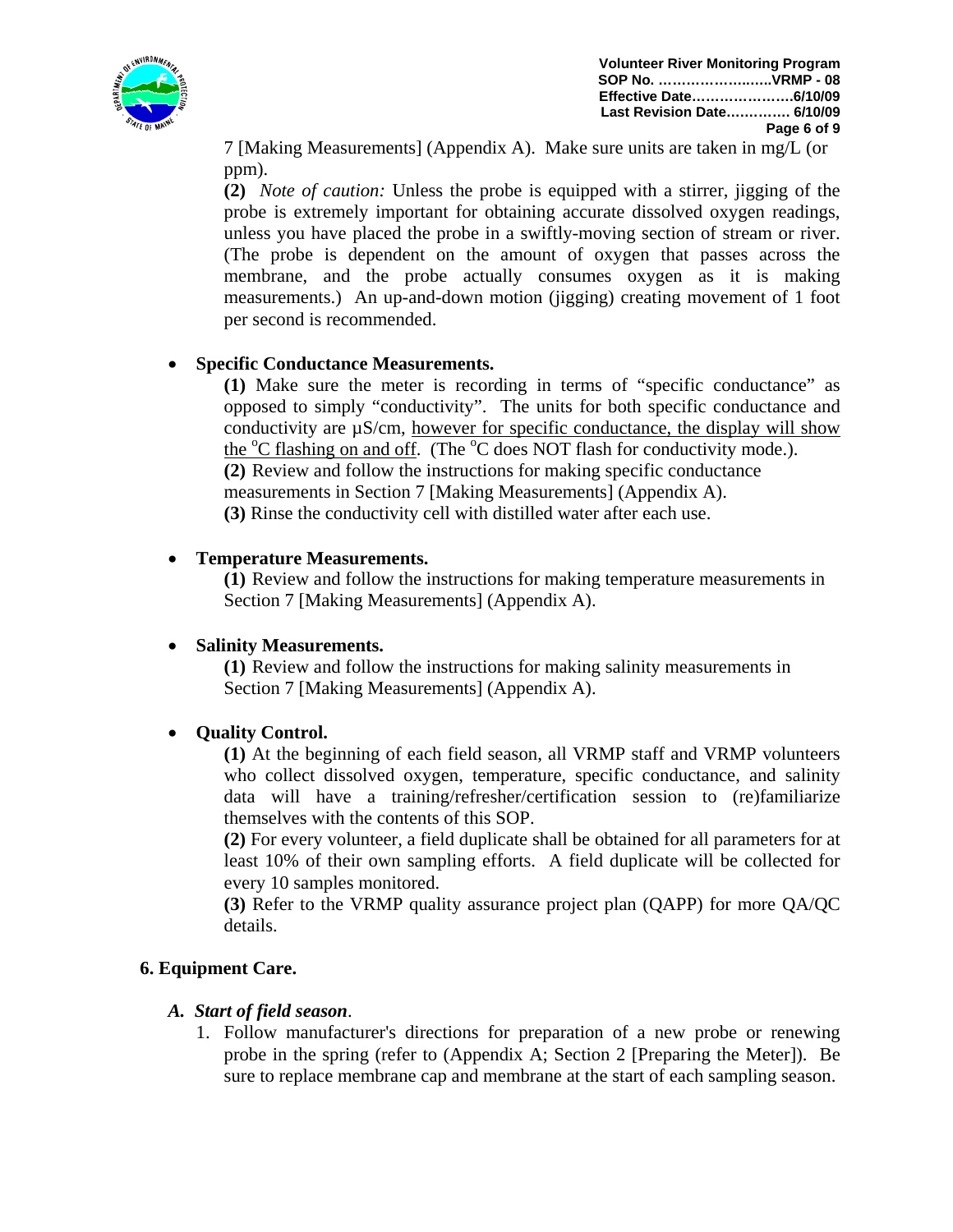

- 2. Use new batteries at start of each sampling season. An extra set of appropriate size batteries should be included in the meter carrying case.
- 3. Each D.O. meter should have the following items for making repairs in the field. See section 5-A of this SOP for a list of items.

## *B. Field Season*

- 1. Ideally the meter should be in water-resistant case with padding to protect it from damage.
- 2. Allow the case and contents to air-dry at end of each day. This may be accomplished be simply propping the lid open. When contents are very wet, remove the contents and spread out to facilitate drying.
- 3. Keep meter from freezing.
- 4. Refer to Appendix A (Sections 9 [Maintenance] and 13 [Warranty and Repair]) for manufacturer's recommendations for maintenance requirements.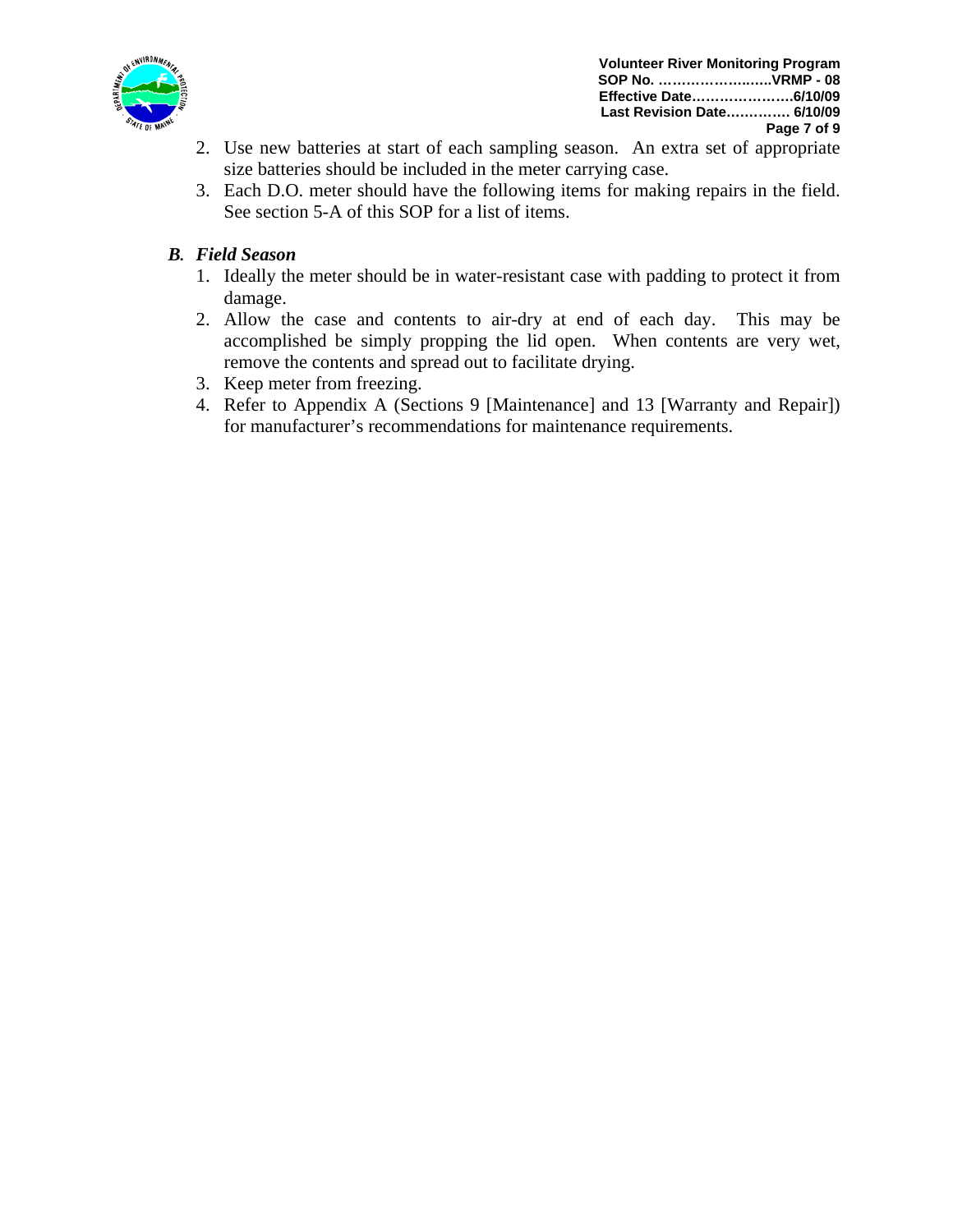

**Volunteer River Monitoring Program SOP No. ………………..…..VRMP - 08 Effective Date………………….6/10/09 Last Revision Date….………. 6/10/09 Page 8 of 9**

## *C. End of field season*

- 1. Completely dry meter, case, and all items in the case before storing.
- 2. Remove batteries.
- 3. Remove membrane cap.
- 4. Rinse entire probe and calibration chamber with distilled water.
- 5. Follow manufacturer's instructions for cleaning the conductivity cell (Refer to Appendix A; Section 9 [Maintenance]).
- 6. Cover top of probe to keep dust and dirt out for winter.
- 7. Keep meter dry and at room temperature to prevent corrosion of electronic parts.
- 8. Review Appendix A (Section 13; [Warranty and Repair {plus cleaning and packing}] for more tips.
- 9. Record winterization date and equipment repairs in your volunteer group's Equipment Log.
- 10. Label the meter and case as 'WINTERIZED' in an obvious manner (so users will know the current status of the unit).

| <b>Measurement</b> | Range                             | <b>Resolution</b>   | <b>Accuracy</b>                                          |
|--------------------|-----------------------------------|---------------------|----------------------------------------------------------|
| Conductivity       | $0 - 4999 \mu S/cm$               | $1.0 \mu S/cm$      | $\pm 0.5\%$                                              |
| Salinity           | $0$ to $80$ ppt                   | $\cdot$ 1 ppt       | $\pm$ 2 or 0.1 ppt                                       |
| Temperature        | $-5^{\circ}$ C to 65 $^{\circ}$ C | $0.1\text{ °C}$     | $0.1 \,^{\circ}\text{C}$ ( $\pm 1 \,^{\circ}\text{sd}$ ) |
| Dissolved Oxygen   | 0 to 200 % Air Saturation         | 0.1% Air Saturation | $\pm$ 2% Air Saturation                                  |
|                    | 0 to 20 mg/L                      | $0.01$ mg/L         | $\pm$ 0.3 mg/L                                           |

## **7. Specifications**

#### **8. Appendix**

#### *A. YSI Meter owner's manual:*

YSI Incorporated. 1998. YSI Model 85 Handheld Oxygen, Conductivity, Salinity, and Temperature System Operations Manual. Yellow Springs, Ohio.

#### **9. References**

#### *A. DEP Standard Operating Procedures:*

- Document number #:DEP-LW0890: Dissolved Oxygen and Temperature, Instantaneous Measurement using Electronic Meters
- Document number #: DEPLW0636: Protocols for using Hanna Dissolved Oxygen and Specific Conductance/Temperature/pH Meters
- *B. Maine VRMP QAPP:*